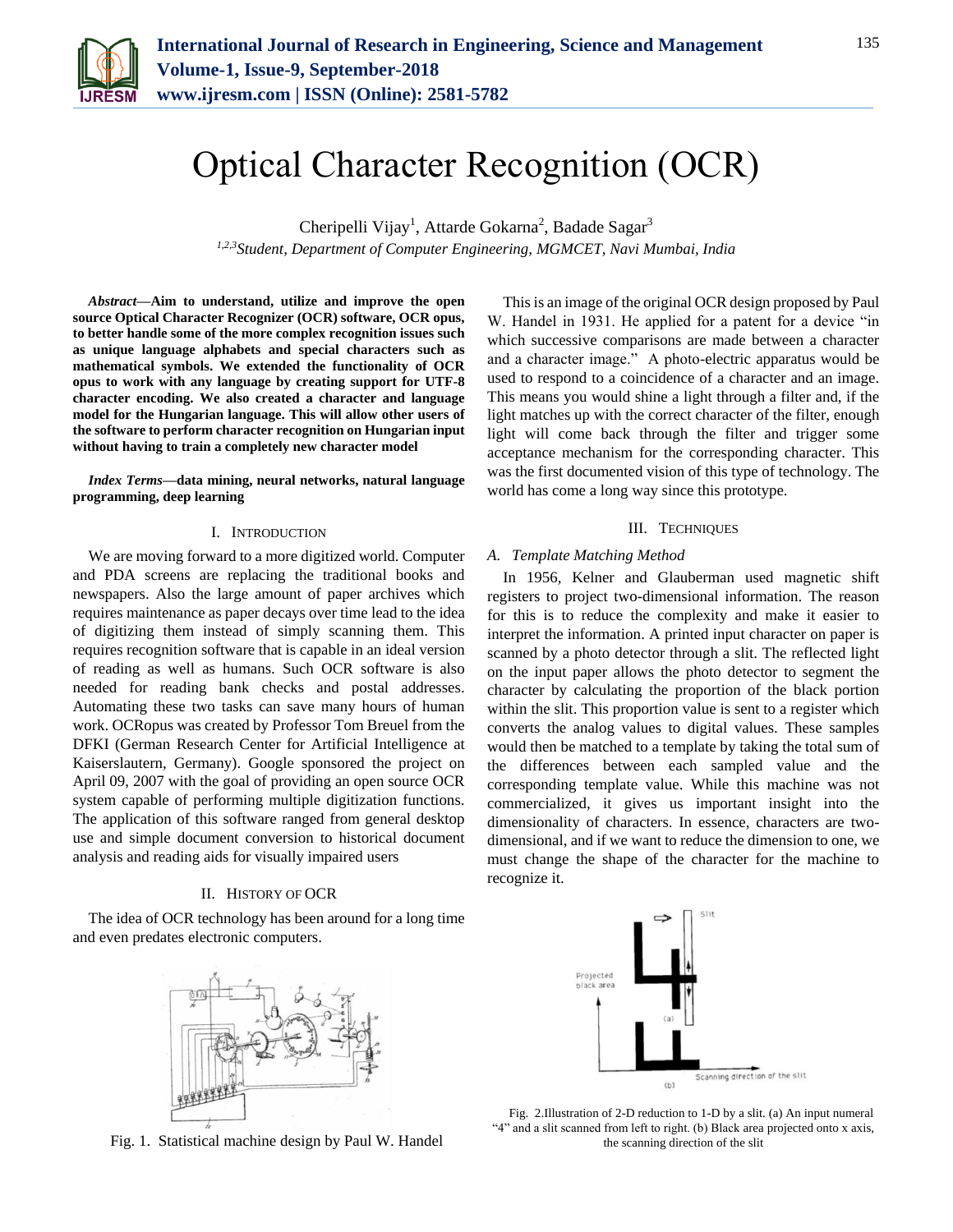

## *B. Peephole Method*

This is the simplest logical template matching method. Pixels from different zones of the binary character are matched to template characters. An example would be in the letter A, where a pixel would be selected from the white hole in the center, the black section of the stem, and then some others outside of the letter.



Fig. 3. Illustration of the peephole method

Each template character would have its own mapping of these zones that could be matched with the character that needs to be recognized. The peephole method was first executed with a program called Electronic Reading Automation in 1957.



Fig. 4. The Solartron electronic reading automaton

This was produced by Solartron Electronics Groups Ltd. and was used on numbers printed from a cash register. It could read 120 characters per second, which was quite fast for its time, and used 100 peepholes to distinguish characters.

## *C. Structured Analysis Method*

It is very difficult to create a template for handwritten characters. The variations would be too large to have an accurate or functional template. This is where the structure analysis method came into play. This method analyzes the character as a structure that can be broken down into parts. The features of these parts and the relationship between them are then observed to determine the correct character. The issue with this method is how to choose these features and relationships to properly identify all of the different possible characters. Peepholes can be viewed on a larger scale. Instead of single pixels, we can now look at a slit or 'stroke' of pixels and determine their relationship with other slits. This technique was

first proposed in 1954 with William S. Rohland's "Character Sensing System" patent using a single vertical scan. The features of the slits are the number of black regions present in each slit. This is called the cross counting technique.



Fig. 5. Extension of the peephole method to structure analysis

## IV. OCROPUS

The project was initially expected to run for three years as a support for three Ph.D. students but was later released as software under the Apache license. This means that the project is now open source and free to use with the preservation of the copyright notice and disclaimer. The major advance in the program's development was the incorporation of the Tesseract character recognizer along with growing language modeling tools. The last operational version is OCRopus 0.4.4 (alpha).

## *A. Language Modeling*

In natural language processing, language models are probabilistic models whose main goal is to assign a probability to a word or a sentence. In speech recognition for example, they are used to predict the next word given the previous ones or revise an entire sentence and compare its likelihood against another similar sounding sentence. For OCR systems, language models are used in a similar fashion to determine the probability of a generated word to occur in a sentence. This can be done in different ways.

One way is the grammar approach, which defines the possible links and relations between words depending on their position in a sentence. This can help determine whether we are expecting the next word to be a verb, adjective, noun, conjunction, etc. and proceed to reject a word that cannot fit. One obstacle facing this approach is long term dependencies in languages such as English. For example, we can have sentences like "The building that I painted collapsed" and "The building that I painted yesterday". In the first sentence we have two verbs in a row. In the second we have "I painted yesterday" which is a very weak sentence and if we do not consider the entire context and the possibility of having long term dependencies, this can lead to a lot of complexity. It is almost impossible to have an exhaustive model of the entire grammar of a language.

Another language modeling method is to use the word frequencies and this can be done with different levels of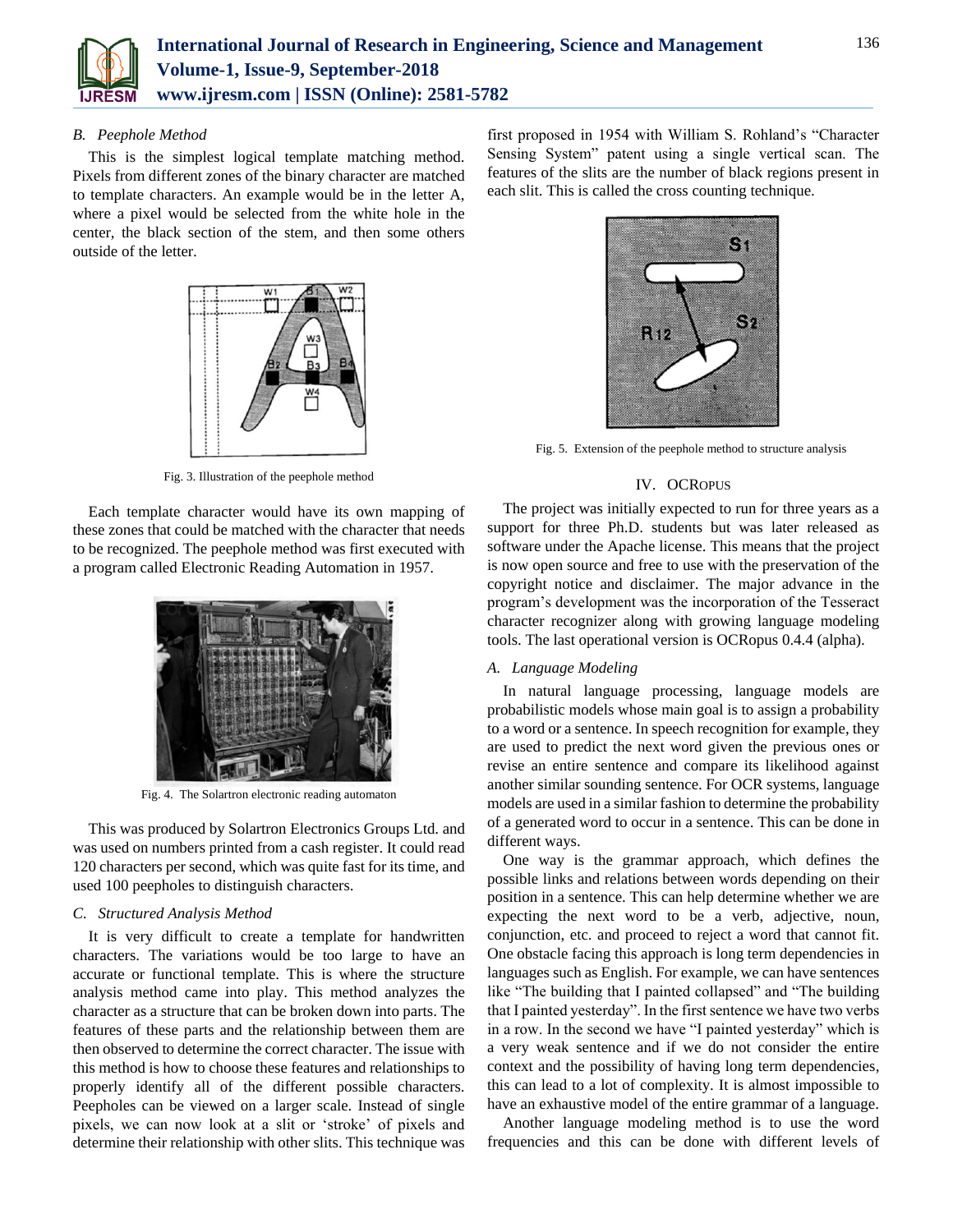

complexity. The simplest one known as a unigram model is to use a word corpus which is generated from a set of texts in the desired language and then each word is associated its frequency in those texts. This information can then be used to rank the words by their probability of appearing in that language. The size of the word corpus can improve the accuracy but can also increase the ambiguity when it includes extremely rare words. For this reason there exists custom word corpora depending on the size, the topics and the era of the text supports it was generated from. N-gram models are an extension of unigram models. They simply look at the probability of the occurrence of a word following two or more other words. In practice unigram models proved to be sufficient and there are some trends to combine different language modeling approaches to reach better accuracy.

## *B. Language Modeling Implementation*

OCR opus opted for the use of weighted final transducers to create language models. These FSTs provide a lot of advantages such as the possibility of composing language models or concatenating them.

The OCR opus documentation specifies that language modeling is done within the ocrofst collection that provides different tools and scripts for creating language models in FST form. These scripts are written in the python programming language that has a dedicated library for FST handling called "pyopenfst".

```
DictGen.py X
#!/usr/bin/python
import sys,os
stream = open("web2.2-freq-sorted.top100k.txt")
lines = list(stream.readlines())
numwords = len(lines)total = 0count = 1dlctmap = \{}
while lines!=[]:
       line = lines.pop()
       line = line[:1], freq = line.split('t')\frac{word}{if} \frac{1}{if} \frac{1}{if} \frac{1}{if} \frac{1}{if} \frac{1}{if} \frac{1}{if} \frac{1}{if} \frac{1}{if} \frac{1}{if} \frac{1}{if} \frac{1}{if} \frac{1}{if} \frac{1}{if} \frac{1}{if} \frac{1}{if} \frac{1}{if} \frac{1}{if} \frac{1}{if} \frac{1}{if} \frac{1}{if} \frac{1}{if} continue
       total += float(freq)dictmap[word] = float(freq)count += 1<br>print ("the total number of words is: " + str(total) + '\n')<br>print ("the number of entries is: " + str(count) + '\n')
from math import log
for entry in dictmap:
       entry in ottensy:<br>dictmap[entry] += 1<br>dictmap[entry] /= total<br>dictmap[entry] = -log(dictmap[entry])
output = open('hungDict.txt','w')
for entry in dictmap:
       output.write(str(dictmap[entry])+" "+entry+'\n')|
```
Fig. 6. Dictionary generation code

We decided to use and modify these scripts to create a language model for the Hungarian Language. The ocropus-lmdict2linefst.py script is a fst language model generator that takes in a dictionary with word entries and their corresponding inverted natural logarithm probabilities to produce the corresponding FST. The reason for using the ln() operation is to avoid underflow since the probabilities are in the 0 to 1 range. The first step was to generate such dictionary from a word corpus. We chose to use the "Hungarian Webcorpus" that can be found at http://mokk.bme.hu/resources/webcorpus/ as it is available under a permissive Open Content License. For this we wrote a python script that can create the needed dictionary from any word corpus from the "Hungarian Webcorpus"

This script generated the file hungDict.txt that contained the Hungarian words along with their negative log probabilities as shown in the screen shot below.



Fig. 7. Cost dictionary for the Hungarian language



Fig. 8. Sample portion of an English language model FST

The next step was to use the ocropus-lm-dict2linefst script to generate the corresponding FST to this Hungarian dictionary. When trying to run this script we immediately faced the issue of not being able to process all Hungarian characters. The reason for this is that the script was initially written to support